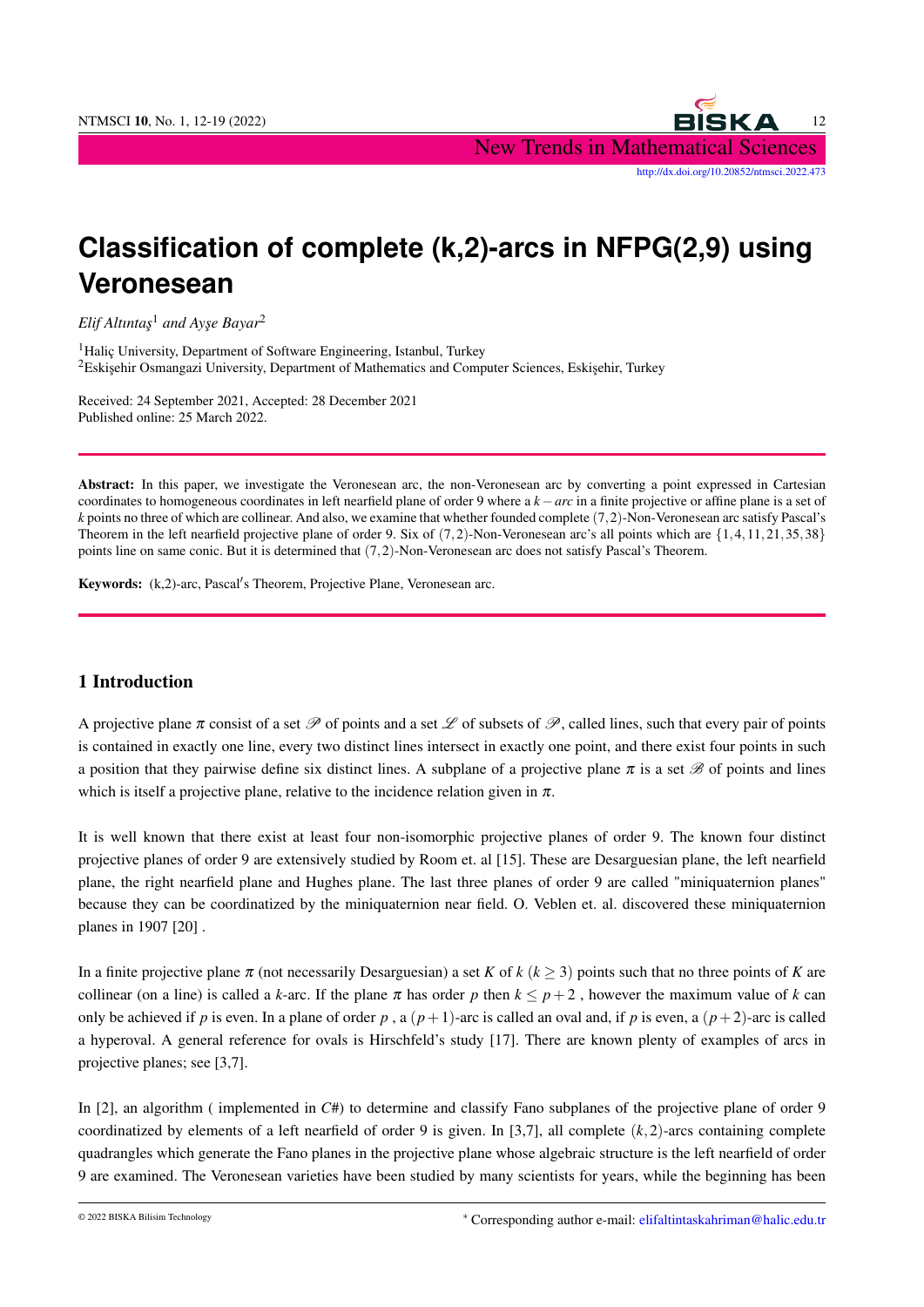studied as classical real or complex varieties. In finite fields, they have proven to be very useful tools in finite geometry. The simplest Veronesean varieties are the quadric Veroneseans  $V_n$  of index *n*. Four different types of representations of finite quadratic Veroneseans can be found in the literature. In 1976, Tallini introduced a characterization which uses the the intersection properties of the so-called conic planes (planes of  $PG(5,q)$  meeting  $V_2$  in a conic) of  $V_2$  [16]. It was only valid for *q* odd. Then Thas and Van Maldeghem [18] studied on this and generalized this to arbitrary  $q > 2$  and arbitrary index *n*. In meanwhile Ferri studied on the characterization such that for *q* odd and  $q \geq 5$ , the sizes of the intersections of *V*<sub>2</sub> with hyperplanes and planes of *PG*(5,*q*) [8]. For this case, Hirschfeld and Thas [11] showed that its valid, when  $q = 3$ and then Thas and Van Maldeghem [18] generalized this situation to  $q \neq 2$ . The set of all conics contained in  $V_n$  and the tangent lines to these to axiomatize  $V_n$  in  $PG(n(n+3)/2, q)$  such that *q* is odd [14]. Hirschfeld and Thas generalized Mazzocca and Melone's results to arbitrary *q* [13]. In the meantime, Thas et. al. continued to work on it, generalized and completed several characterizations of the finite quadric Veronesean [18]. Also, they classified the objects which satisfy the original set of Mazzocca and Melone's axioms in 2004 [17] by useing the unique representation of  $PG(n,q)$  in  $PG(d,q), d \geq n(n+3)/2$ , such that points and lines of  $PG(n,q)$  correspond to points and plane ovals of  $PG(d,q)$ , respectively, with  $q \neq 2$ , and with the condition that the point set of *PG*(*d*,*q*) corresponding to the point set of *PG*(*n*,*q*) generates *PG*(*d*,*q*) [17]. In 2005, they characterized the finite Veronesean  $H_n \nsubseteq PG(n(n+2), q)$  of all Hermitian varieties of  $PG(n,q^2)$  as the unique representation of  $PG(n,q^2)$  in  $PG(d,q), d?n(n+2)$ , where points and lines of  $PG(n,q^2)$  are represented by points and ovoids of solids, respectively, of  $PG(d,q)$ , with the only condition that the point set of  $PG(d, q)$  corresponding to the point set of  $PG(n, q^2)$  generates  $PG(d, q)$  [19]. In 2008, Dentice et. al. extended analogous theorems of Mazzocca and Melone [6; 14] and Thas et. al. for finite projective spaces by classifying all Veronesean caps of projective spaces of finite dimension over skewfields [17]. In 2012, Akca et al. generalized and classified lax Veronesean embeddings of projective spaces [1]. Pascal's theorem which is named as the hexagrammum mysticum theorem, states that if six arbitrary points are selected on the cone (in the appropriate affine plane, it can be an ellipse, parabola, or hyperbola), and the sequence is connected by line segments to form a hexagon. The three pairs of opposite sides of the hexagon (which can be extended if necessary) meet at three points on a straight line. These straight lines are called the Pascal lines of the hexagon [5]. Let *A*,*B*,*C*,*D*,*E* and *F* be the six vertices of a hexagon such that no three of them are collinear. Then, the intersection points of opposite sides  $P = \overline{AB} \cap \overline{DE}$ ,  $Q = \overline{BC} \cap \overline{EF}$ ,  $R = \overline{CD} \cap \overline{AF}$ are collinear if and only if the points *A*,*B*,*C*,*D*,*E* and *F* lie on an oval. The if-statement is Pascal's Theorem , the converse is known as the Braikenridge-Maclaurin Theorem. The line through *P*, *Q*, *R* is called Pascal's line. Our aim is to determine whether the arcs are Veronesean and satify Pascal's Theorem between complete  $(k,2)$ -arcs in  $NFPG(2,q)$ .

#### 2 Constructing of NFPG(2,9)

The set *F* with the binary operations  $+$  and  $\cdot$  is called a Left Nearfield if the following conditions hold:

- (i)  $(F,+)$  is an abelian group
- (ii) For  $\forall a, b, c \in F, (a \cdot b) \cdot c = a \cdot (b \cdot c)$
- (iii) For  $\forall a, b, c \in F$ ,  $a \cdot (b+c) = (a \cdot b) + (a \cdot c)$
- (iv) For  $\forall a \in F$ , *F* contains an element 1 such that  $1 \cdot a = a \cdot 1 = a$
- (v) For every non-zero element *a* of *F*, there exist an element  $a^{-1}$  such that  $a \cdot a^{-1} = a^{-1} \cdot a = 1$ .

The original construction of Hall planes was based on a Hall quasifield (also called a Hall system) [9; 10]. To build a Hall quasifield, start with a Galois field  $F = GF(p^n)$ , for *p* a prime and a quadratic irreducible polynomial  $f(t) = t^2 - rt - s$ over *F*. We consider an algebraic system  $(S, \oplus, \odot)$  over the Galois field  $(F_3, +, \cdot)$  of order 3. The nine elements of *S* are  $a + \lambda b$ ,  $a, b \in F_3$ ,  $\lambda \notin F_3$ . Addition in *S* is defined by the rule

$$
(a + \lambda b) \oplus (c + \lambda d) = (a + c) + \lambda (b + d)
$$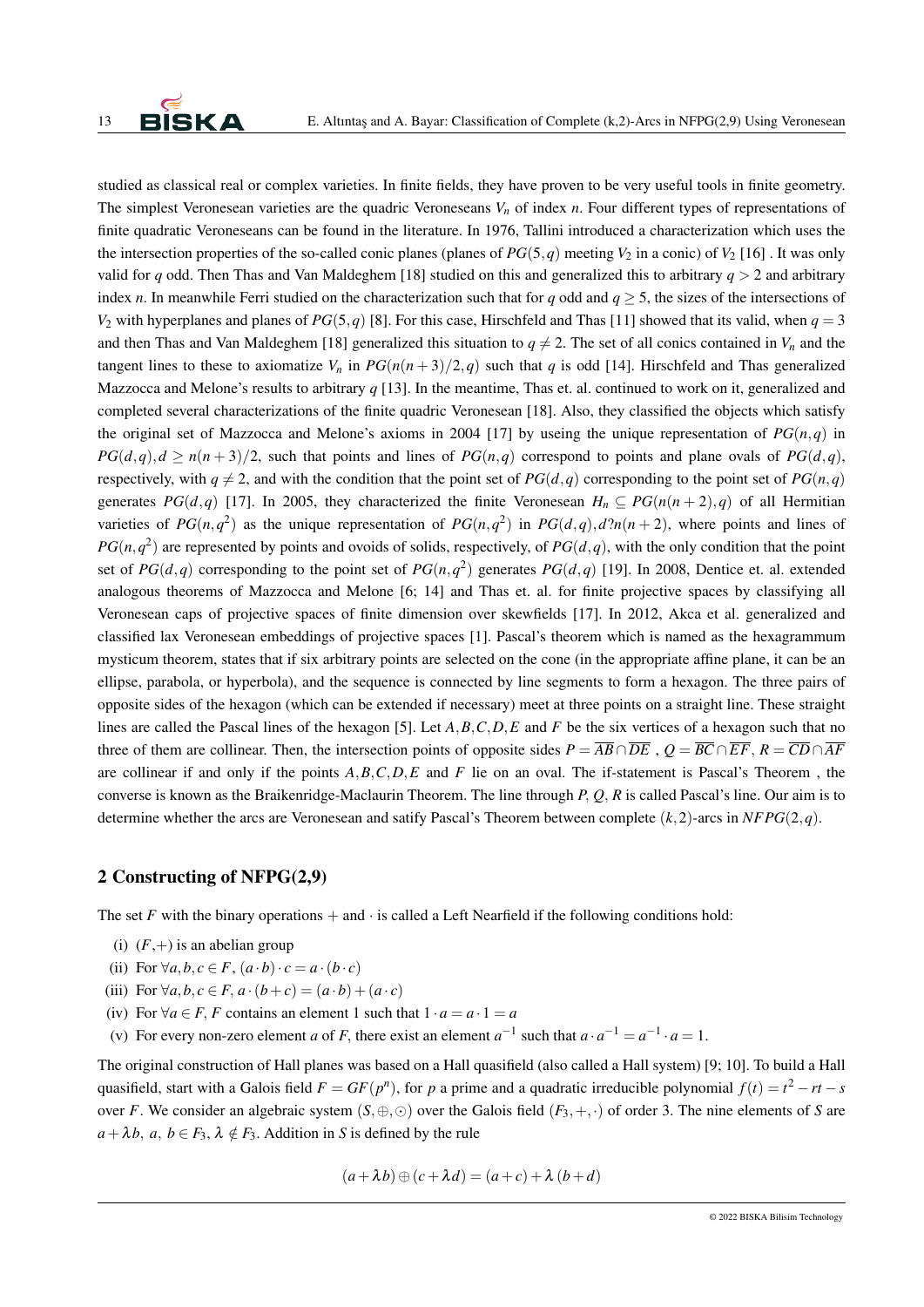

and multiplication by

$$
(a + \lambda b) \odot (c + \lambda d) = \begin{cases} ca + \lambda (da) & \text{if } b = 0 \\ ca - db(a^2 + 1) + \lambda (cb - da) & \text{if } b \neq 0 \end{cases}
$$

where *a*, *b*, *c*,  $d \in F_3$ ,  $\lambda \notin F_3$  and  $f(t) = t^2 + 1$  is an irreducible polynom on  $F_3$ . For the sake of the shortness if we use *ab* instead of  $a + \lambda b$  in addition and multiplication equations, then addition and multiplication tables are obtained as follows:

| 10<br>11<br>20<br>00<br>02<br>12<br>21<br>01<br>22<br>$\oplus$<br>11<br>22<br>00<br>00<br>01<br>10<br>12<br>20<br>21<br>02<br>10<br>12<br>02<br>00<br>11<br>22<br>20<br>01<br>01<br>21<br>12<br>10<br>11<br>02<br>02<br>00<br>22<br>20<br>21<br>01<br>10<br>11<br>10<br>21<br>00<br>01<br>02<br>12<br>20<br>22<br>11<br>11<br>12<br>10<br>22<br>01<br>02<br>21<br>20<br>00<br>12<br>12<br>10<br>11<br>22<br>20<br>21<br>02<br>00<br>01<br>00<br>11<br>12<br>20<br>21<br>22<br>01<br>02<br>10<br>20<br>12<br>10<br>21<br>22<br>01<br>02<br>00<br>20<br>11<br>21<br>11<br>20<br>02<br>00<br>12<br>22<br>22<br>21<br>01<br>10 |  |  |  |  |  |  |
|----------------------------------------------------------------------------------------------------------------------------------------------------------------------------------------------------------------------------------------------------------------------------------------------------------------------------------------------------------------------------------------------------------------------------------------------------------------------------------------------------------------------------------------------------------------------------------------------------------------------------|--|--|--|--|--|--|
|                                                                                                                                                                                                                                                                                                                                                                                                                                                                                                                                                                                                                            |  |  |  |  |  |  |
|                                                                                                                                                                                                                                                                                                                                                                                                                                                                                                                                                                                                                            |  |  |  |  |  |  |
|                                                                                                                                                                                                                                                                                                                                                                                                                                                                                                                                                                                                                            |  |  |  |  |  |  |
|                                                                                                                                                                                                                                                                                                                                                                                                                                                                                                                                                                                                                            |  |  |  |  |  |  |
|                                                                                                                                                                                                                                                                                                                                                                                                                                                                                                                                                                                                                            |  |  |  |  |  |  |
|                                                                                                                                                                                                                                                                                                                                                                                                                                                                                                                                                                                                                            |  |  |  |  |  |  |
|                                                                                                                                                                                                                                                                                                                                                                                                                                                                                                                                                                                                                            |  |  |  |  |  |  |
|                                                                                                                                                                                                                                                                                                                                                                                                                                                                                                                                                                                                                            |  |  |  |  |  |  |
|                                                                                                                                                                                                                                                                                                                                                                                                                                                                                                                                                                                                                            |  |  |  |  |  |  |
|                                                                                                                                                                                                                                                                                                                                                                                                                                                                                                                                                                                                                            |  |  |  |  |  |  |

| $\odot$ | 00 | 01 | 02 | 10 | 11 | 12 | 20 | 21 | 22 |
|---------|----|----|----|----|----|----|----|----|----|
| 00      | 00 | 00 | 00 | 00 | 00 | 00 | 00 | 00 | 00 |
| 01      | 00 | 20 | 10 | 01 | 21 | 11 | 02 | 22 | 12 |
| 02      | 00 | 10 | 20 | 02 | 12 | 22 | 01 | 11 | 21 |
| 10      | 00 | 01 | 02 | 10 | 11 | 12 | 20 | 21 | 22 |
| 11      | 00 | 12 | 21 | 11 | 20 | 02 | 22 | 01 | 10 |
| 12      | 00 | 22 | 11 | 12 | 01 | 20 | 21 | 10 | 02 |
| 20      | 00 | 02 | 01 | 20 | 22 | 21 | 10 | 12 | 11 |
| 21      | 00 | 11 | 22 | 21 | 02 | 10 | 12 | 20 | 01 |
| 22      | 00 | 21 | 12 | 22 | 10 | 01 | 11 | 02 | 20 |

If we use the following equalities

$$
00 \rightarrow 0
$$
  
\n
$$
10 \rightarrow 1
$$
  
\n
$$
20 \rightarrow 2
$$
  
\n
$$
01 \rightarrow 3
$$
  
\n
$$
11 \rightarrow 4
$$
  
\n
$$
21 \rightarrow 5
$$
  
\n
$$
02 \rightarrow 6
$$
  
\n
$$
12 \rightarrow 7
$$
  
\n
$$
22 \rightarrow 8
$$

the addition and multiplication tables in  $(S, \oplus, \odot)$  can be arranged as follows:

| $\oplus$       | 0        | 1 | 2        | 3 | 4 | 5        | 6 | 7        | 8        | ⊙        | 0        |                | $\overline{c}$ | 3        | 4        | 5 | 6              | 7 | 8              |
|----------------|----------|---|----------|---|---|----------|---|----------|----------|----------|----------|----------------|----------------|----------|----------|---|----------------|---|----------------|
| $\theta$       | $\theta$ | 1 | 2        | 3 | 4 | 5        | 6 | 7        | 8        | $\theta$ | $\theta$ | $\overline{0}$ | $\theta$       | $\theta$ | $\theta$ | 0 | $\overline{0}$ | 0 | $\theta$       |
| 1              | 1        | 2 | $\Omega$ | 4 | 5 | 3        | 7 | 8        | 6        | 1        | $\theta$ | 1              | 2              | 3        | 4        | 5 | 6              | 7 | 8              |
| $\overline{2}$ | 2        | 0 |          | 5 | 3 | 4        | 8 | 6        | 7        | 2        | $\theta$ | 2              |                | 6        | 8        | 7 | 3              | 5 | $\overline{4}$ |
| 3              | 3        | 4 | 5        | 6 | 7 | 8        | 0 | л.       | 2        | 3        | 0        | 3              | 6              | 2        | 5        | 8 | л.             | 4 | 7              |
| $\overline{4}$ | 4        | 5 | 3        | 7 | 8 | 6        | 1 | 2        | $\theta$ | 4        | $\theta$ | 4              | 8              | 7        | 2        | 3 | 5              | 6 | 1<br>л         |
| 5              | 5        | 3 | 4        | 8 | 6 | 7        | 2 | $\theta$ | 1        | 5        | $\theta$ | 5              | 7              | 4        | 6        | 2 | 8              |   | 3              |
| 6              | 6        | 7 | 8        | 0 |   | 2        | 3 | 4        | 5        | 6        | $\theta$ | 6              | 3              | T        | 7        | 4 | 2              | 8 | 5              |
| 7              | 7        | 8 | 6        | 1 | 2 | $\theta$ | 4 | 5        | 3        | 7        | $\theta$ | 7              | 5              | 8        | 3        | 1 | 4              | 2 | 6              |
| 8              | 8        | 6 | 7        | 2 | 0 |          | 5 | 3        | 4        | 8        | $\theta$ | 8              | 4              | 5        | 1        | 6 | 7              | 3 | $\overline{2}$ |

The projective plane whose point and the lines are coordinated by elements of (*S*,⊕,⊙). The 91 points of *P*2*S* are the elements of the set  $N = \{(x, y) : x, y \in S\} \cup \{(m) : m \in S\} \cup \{(\infty) : \infty \notin S\}$ . The points of the form  $(x, y)$  are called *proper* points, and the unique point  $(\infty)$  and the points of the form  $(m)$  are called *ideal* points. The 91 lines of  $P_2S$  are defined as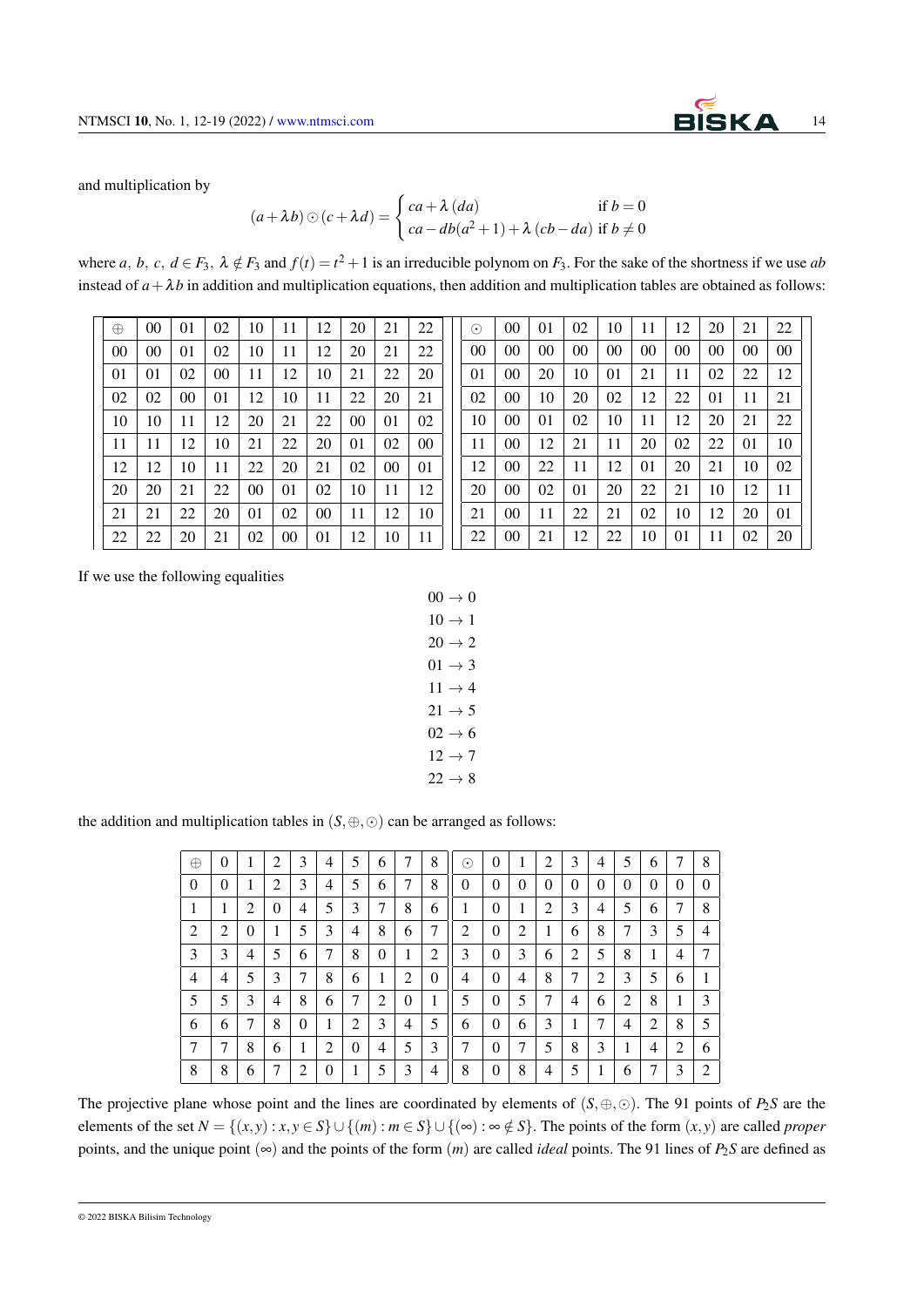

follows:

$$
\mathscr{D} = \{ [m,k] : m, k \in S \} \cup \{ [a] : a \in S \} \cup \{ [\infty] : \infty \notin S \}
$$

We have 81 lines of the form  $[m, k]$ , 9 lines of the form  $[a]$  are called *proper* lines and the unique line  $[\infty]$  is called *ideal* line. And incidence relation

$$
(x,y) \circ [m,k] \Leftrightarrow y = m \odot x \oplus k, \forall m, k \in S
$$
  

$$
(x,y) \circ [a] \Leftrightarrow x = a
$$
  

$$
(m) \circ [\infty]
$$
  

$$
(\infty) \circ [\infty]
$$

We convert a point expressed in Cartesian coordinates to homogeneous coordinates in left nearfield plane of order 9. We have seen a point  $(x, y)$  in the *P*<sub>2</sub>*S* has homogeneous coordinates  $\lambda \odot (x, y, 1) = (\lambda \odot x, \lambda \odot y, \lambda \odot 1)$ ,  $\lambda \in S$ ,  $\lambda \neq 0$ . Homogeneous coordinates of the form  $\lambda \odot (m,1,0)$  do correspond to the unique point at infinity in the *P*<sub>2</sub>*S*. We have seen that a line  $[m, k]$  in the *P*<sub>2</sub>*S* has homogeneous coordinates  $\mu \odot [m, -1, k] = [\mu \odot m, \mu \odot (-1), \mu \odot k]$ ,  $\mu \in S$ ,  $\mu \neq 0$ . Homogeneous coordinates of the form  $\mu \odot [x,0,1]$  do correspond to all lines [*a*],  $a \neq 0$ ,  $a \in S$  in the *P*<sub>2</sub>*S*. Homogeneous coordinates of the form  $[0,0,\mu]$  do correspond to the unique line  $[\infty]$  at infinity in the *P*<sub>2</sub>*S*. A line in the *P*<sub>2</sub>*S* has general equation  $y = m \odot x \oplus k$ . Suppose  $(x_1, x_2, x_3)$ ,  $x_3 \neq 0$  are the homogeneous coordinates of a point  $(x, y)$  on the line; hence  $x_3^{-1}$   $\odot$   $x_1 = x$  and  $x_3^{-1}$   $\odot$   $x_2 = y$ . Substituting for *x* and *y* in the line equation and multiplying through by *x*<sub>3</sub>, yields the conditions for  $(x_1, x_2, x_3)$  to be the homogeneous coordinates of a point on the line :

$$
m \odot x_1 \oplus (-1) \odot x_2 \oplus k \odot x_3 = 0
$$

The table of all homogeneous coordinates of the 91 points and lines in the projective plane *P*2*S* defined in terms of a coordinate system over the Hall system  $(S, \oplus, \odot)$  is given, see [3].

#### 3 Some properties of arcs

A *k* −*arc* in a finite projective or affine plane is a set of *k* points no three of which are collinear. A *k* −*arc* is complete if it is not contained in a  $(k+1) - arc$ . A line L is secant, tangent or passant to an arc if they have 2,1 or 0 in common, respectively. In a plane of order *q*, a  $(q+1)$ −*arc* is called an oval and if *q* is even, a  $(q+2)$ −*arc* is called a hyperoval. When q is odd, it can be proved that  $(q+2)$ -arc do not exist. However, every conic is a  $(q+1)$ -arc, and a well-known theorem of Segre proves that also the converse is true when q is odd.

Fano subplanes of projective plane of order 9 were found in [2]. There are 18 Fano subplanes containing *I* =  $(1,1,1)$ ,*X* =  $(1,0,0)$ , *O* =  $(0,0,1)$ , *P* =  $(a,b,1)$  with a,b∈ *F*<sub>3</sub>. We give an algorithm for finding complete  $(k,2)$  − *arcs* with 6 ≤ *k* ≤ 10 of this projective plane and apply the algorithm (implemented C#) to determine complete (*k*,2)−*arcs* in [3,7].

For this projective plane containing Fano subplane, in [3] we found that 1 class of the complete (6,2)− arcs, 108 classes of the complete  $(7,2)$ − arcs, 319 classes of the complete  $(8,2)$ −arcs, 11 classes of the complete  $(9,2)$ − arcs. For this projective plane not containing Fano subplane, in [7] we found that 168 classes of the complete (7,2)−– arcs, 276 classes of the complete (8,2)− arcs, 6 classes of the complete (9,2)− arcs, 3 classes of the complete (10,2)− arcs.

A *conic* C is a set of q+1 points of PG(2,*q*) whoose coordinates  $(x, y, z)$  are the zeros of absolutely irreducible quadratic form

$$
Q(x, y, z) = ax^2 + by^2 + cz^2 + dxy + eyz + fxz
$$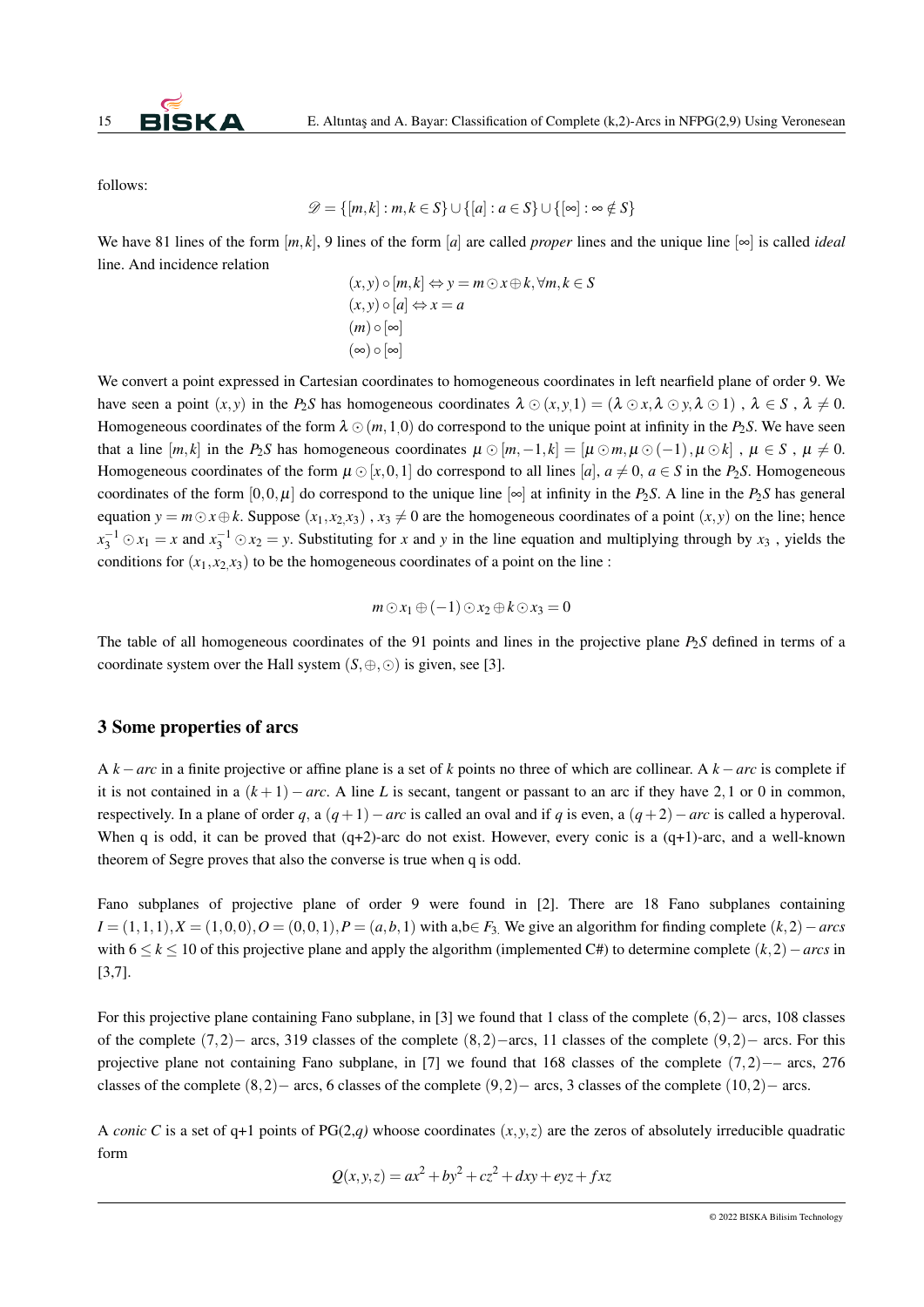with  $a, b, c, d, e \in \mathbf{F}_q$ . Every 5 points of an arc lie on an unique conic. An arc is called Veronesean if no 6 points of lie on the same conic. If we take (6,2)-arc which was found in our previous study [3;7] for projective plane of order 9 containing Fano plane, there is 1 class of complete  $(6,2)$ -arc  $\{1,6,11,21,38,58\}$ . We have  $1 = (1,0,0)$ ,  $6 = (4,1,0)$ ,  $11 =$  $(0,0,1), 21 = (1,1,1), 38 = (0,3,1), 58 = (2,5,1)$  in homogenous coordinates. Firstly,

$$
Q(x, y, z) = ax^2 + by^2 + cz^2 + dxy + eyz + fxz
$$

conic equation must be obtained and then it must be shown that whether  $(6,2)$ -arc satisfies the conic equation found or not.

• If we start with first point  $1 = (1,0,0)$ , put this on  $Q(x, y, z) = ax^2 + by^2 + cz^2 + dxy + eyz + fxz$  $Q(1,0,0) = a.1^2 + b.0^2 + c0^2 + d.1.0 + e.0.0 + f.1.0 = 0 \Rightarrow Q(1,0,0) = a.1 = 0 \Rightarrow a = 0$ •  $6 = (4,1,0)$  $Q(4,1,0) = aA^2 + bA^2 + cO^2 + dAA + eAA + eA + dA = 0 \Rightarrow Q(4,1,0) = aA^2 + bA + dA = 0$ We found previous equation  $a = 0$ , putting this value, *Q*(4,1,0) = 0.2 + *b*.1 + *d*.4 = 0 ⇒ *b*.1 + *d*.4 = 0 ⇒ *b* + *d*.4 + *d*.8 = *d*.8 ⇒ *b* + *d*.(4 + 8) = *d*.8 ⇒  $b + d.0 = d.8 \Rightarrow b = d.8 \Rightarrow b.4 = d.8.4 \Rightarrow b.4 = d.1 \Rightarrow b.4 = d$ •  $11 = (0, 0, 1)$  $Q(0,0,1) = a.0^2 + b.0^2 + c.1^2 + d.0.0 + e.0.1 + f.0.1 = 0 \Rightarrow Q(0,0,1) = c.1 = 0 \Rightarrow c = 0 \bullet 21 = (1,1,1)$  $Q(1,1,1) = a.1^2 + b.1^2 + c.1^2 + d.1.1 + e.1.1 + f.1.1 = 0 \Rightarrow Q(1,1,1) = a.1 + b.1 + c.1 + d.1 + e.1 + f.1 = 0 \Rightarrow$  $Q(1,1,1) = a + b + c + d + e + f = 0$  We found previous equations  $a = 0, c = 0, b, 4 = d$ , putting this value,  $b+b.4+e+f=0 \Rightarrow b.(1+4)+e+f=0 \Rightarrow b.5+e+f=0$ •  $38 = (0,3,1)$  $Q(0,3,1) = a.0^2 + b.3^2 + c.1^2 + d.0.3 + e.3.1 + f.0.1 = 0 \Rightarrow Q(0,3,1) = b.3^2 + c.1^2 + e.3.1 = 0 \Rightarrow$  $Q(0,3,1) = b.2 + c.1<sup>2</sup> + e.3 = 0$  We found previous equation  $c = 0$ , putting this value,  $b.2 + e.3 = 0 \Rightarrow b.2 + e.3 + e.6 = e.6 \Rightarrow b.2 + e. (3 + 6) = e.6 \Rightarrow b.2 + e.0 = e.6 \Rightarrow b.2.3 = e.6.3 \Rightarrow b.6 = e$ If we put on this equation  $b.6 = e$  on  $b.5 + e + f = 0$ ,  $b.5 + b.6 + f = 0 \Rightarrow b.(5 + 6) + f = 0 \Rightarrow b.2 + f = 0 \Rightarrow b.2 + f + f.2 = f.2 \Rightarrow b.2 + f. (1 + 2) = f.2 \Rightarrow$  $b.2 + f.0 = f.2 \Rightarrow b.2.2 = f.2.2 \Rightarrow b = f$ We found that  $a = 0$ ,  $b.4 = d$ ,  $c = 0$ ,  $b.6 = e$ ,  $b = f$ If we write these equations on  $Q(x, y, z) = ax^2 + by^2 + cz^2 + dxy + eyz + fxz$ , we get  $Q(x, y, z) = by^2 + b \cdot 4 \cdot xy + b \cdot 6 \cdot yz + b \cdot xz$ • Last point  $58 = (2,5,1)$  $Q(2,5,1)$  =  $b5^2$  + *b*.4.2.5 + *b*.6.5.1 + *b*.1.5  $\Rightarrow$   $Q(2,5,1)$  = *b*.2 + *b*.6 + *b*.4 + *b*.5  $b.2 + b.6 + b.4 + b.5 = b.(2 + 6 + 4 + 5) = b.5 \Rightarrow b.5 \neq 0$ So our last point  $58 = (2,5,1)$  does not satisfy our conic equation, we can say that this point not lie on

 $Q(x, y, z) = by^2 + b \cdot 4 \cdot xy + b \cdot 6 \cdot yz + b \cdot xz$ , {1,6,11,21,38,58} complete (6,2) – *arc* is Veronesean arc. We examined complete (k,2)-arcs which were found in our previous study [3;7], we determined that some arcs are Veronesean but some of them are non-Veronesean.

We want to give an example for Non-Veronesean arc:

We take {1,4,11,21,35,38,88} (7,2)−*arc*

We have  $1 = (1,0,0), 4 = (2,1,0), 11 = (0,0,1), 21 = (1,1,1), 35 = (6,2,1), 38 = (0,3,1), 88 = (5,8,1)$  in homogenous coordinates. Firstly we must find what is our

$$
Q(x, y, z) = ax^2 + by^2 + cz^2 + dxy + eyz + fxz
$$

<sup>© 2022</sup> BISKA Bilisim Technology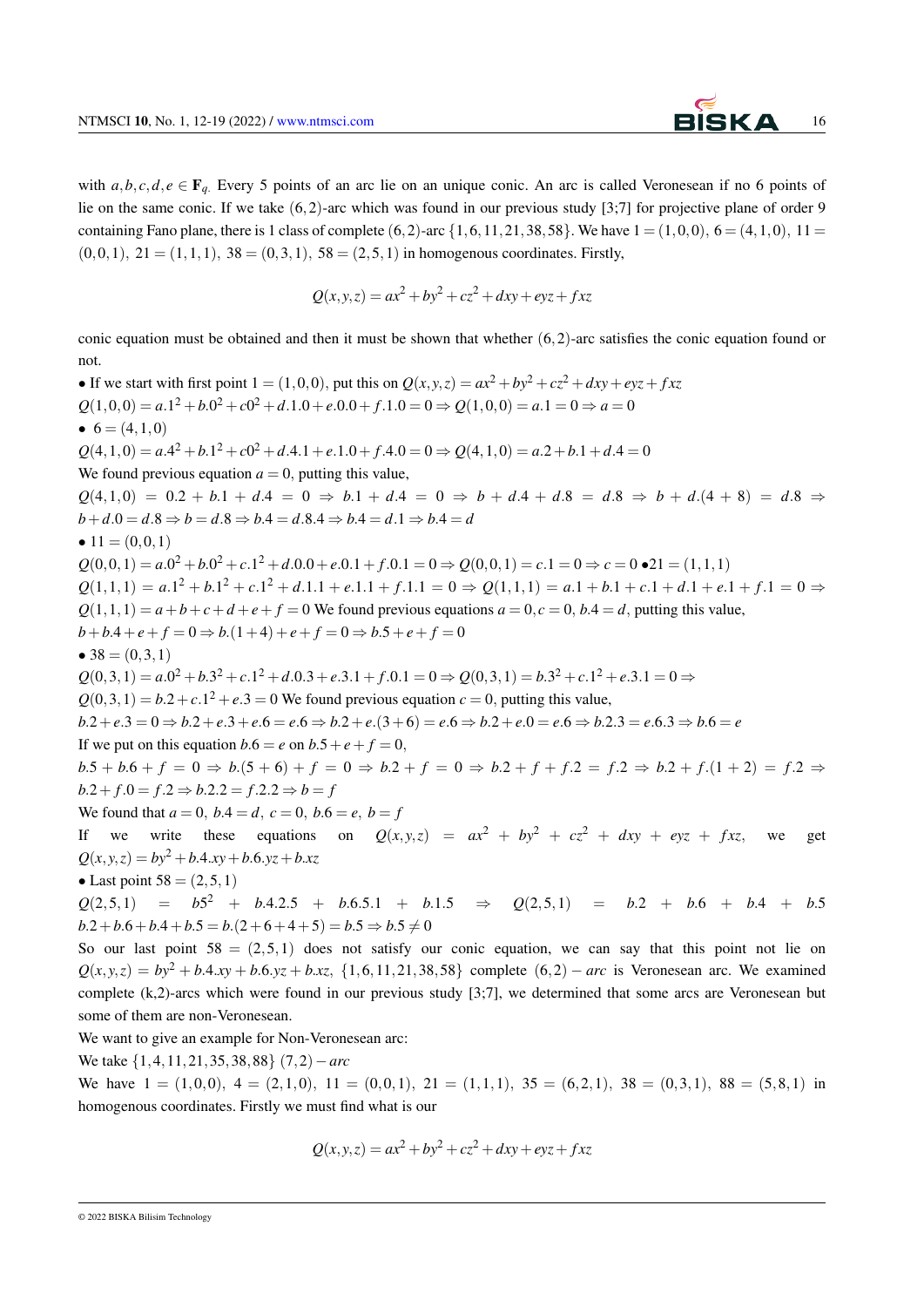conic equation must be obtained and then it must be shown that whether  $(7,2)$ -arc satisfies the conic equation found or not.

• If we start with first point  $1 = (1,0,0)$ , put this on  $Q(x, y, z) = ax^2 + by^2 + cz^2 + dxy + eyz + fxz$ ,  $Q(1,0,0) = a.1^2 + b.0^2 + c.0^2 + d.1.0 + e.0.0 + f.1.0 = 0 \Rightarrow Q(1,0,0) = a.1 = 0 \Rightarrow a = 0$  $• 4 = (2,1,0)$  $Q(2,1,0) = a.2^2 + b.1^2 + c.0^2 + d.2.1 + e.1.0 + f.2.0 = 0 \Rightarrow Q(2,1,0) = a.1 + b.1 + d.2 = 0$ We found previous equation  $a = 0$ , putting this value,  $Q(2,1,0) = b + d$ .2 = 0  $\Rightarrow b + d$ .2 = 0  $\Rightarrow b + d$ .2 + d,1 = d,1  $\Rightarrow b + d$ .(2 + 1) = d  $\Rightarrow b + d$ .0 = d  $\Rightarrow b = d$ •  $11 = (0, 0, 1)$  $Q(0,0,1) = a.0^2 + b.0^2 + c.1^2 + d.0.0 + e.0.1 + f.0.1 = 0 \Rightarrow Q(0,0,1) = c.1 = 0 \Rightarrow c = 0$ •  $21 = (1, 1, 1)$  $Q(1,1,1) = a.1^2 + b.1^2 + c.1^2 + d.1.1 + e.1.1 + f.1.1 = 0 \Rightarrow Q(1,1,1) = a + b + c + d + e + f = 0$ We found previous equations  $a = 0$ ,  $b = d$ ,  $c = 0$ , putting this values  $b \cdot 2 + e + f = 0$ •  $35 = (6, 2, 1)$  $Q(6,2,1) = a.6^2 + b.2^2 + c.1^2 + d.6.2 + e.2.1 + f.6.1 = 0 \Rightarrow Q(6,2,1) = a.2 + b.1 + c.1 + d.3 + e.2 + f.6 = 0$  We found previous equations  $a = 0$ ,  $b = d$ ,  $c = 0$ , putting this values  $b.4 + e.2 + f.6 = 0$ We found previous equation  $b.2 + e + f = 0$ , if we solve these equation system:  $b.4 + e.2 + f.6 = 0 \Rightarrow b.2 + e + f = 0 \Rightarrow b.(4+2) + e.(2+1) + f.6 = 0 \Rightarrow b.3 + e.0 + f.7 = 0 \Rightarrow b.3 + f.7 = 0 \Rightarrow$  $b \cdot 3 + f \cdot 7 + f \cdot 5 = f \cdot 5 \Rightarrow b \cdot 3 = f \cdot 5 \Rightarrow b \cdot 3 = f \Rightarrow b \cdot 4 = f$ If we put this value on  $b.2 + e + f = 0$ , we get  $b.2 + e + b.4 = 0$  $b.(2+4) + e = 0 \Rightarrow b.3 + e = 0 \Rightarrow b.3 + e + e.2 = e.2 \Rightarrow b.3 = e.2 \Rightarrow b.3.2 = e.2.2 \Rightarrow b.6 = e$ We know that every 5 points of an arc lie on an unique conic, so we can determine this conic equation. We have these equations:  $a = 0, b = d, c = 0, b.6 = e, b.4 = f$  and we obtained  $Q(x, y, z) = by^2 + b.xy + b.6yz + b.4xz$ • Another point of this  $(7,2)-arc$  is  $38 = (0,3,1)$  $Q(0,3,1) = b \cdot 3^2 + b \cdot 0 \cdot 3 + b \cdot 6 \cdot 3 \cdot 1 + b \cdot 4 \cdot 0 \cdot 1 = 0 \Rightarrow b \cdot 2 + b \cdot 1 = 0 \Rightarrow b \cdot (2+1) = 0 \Rightarrow b \cdot 0 = 0$ 

This 38 =  $(0,3,1)$  point satisfies  $Q(x, y, z) = by^2 + bxy + b6yz + b4xz$  conic equation, we can say that 6 points of  $(7,2)-arc$  lie on the same conic,  $(7,2)$ -arc is non-Veronesean arc.

Now we examine that whether this complete (7,2)-Non-Veronesean satisfy Pascal's Theorem: 6 of its all points which are  $\{1,4,11,21,35,38\}$  points line on same conic. But,

 $P = [1,4] \wedge [21,35] = 10$ *Q* = [4,11]∧[35,38] = 22  $R = [11, 21] \wedge [1, 38] = 41$  $P = 10, Q = 22, R = 41$  are not collinear.

We can say that complete (7,2)−*arc* does not satisfy Pascal's Theorem.

#### 4 Conclusion

We take the set  $A = \{O, I, X, P\}$  such that  $O = (0, 0, 1), I = (1, 1, 1), X = (1, 0, 0), P = (a, b, 1)$  with  $a, b \in F_3$ . We described procedure for searching all complete  $(k,2)$  – *Veronesean* and *Non* – *Veronesean* arcs with  $6 < k \leq 10$ containing the quadrangles  $A = \{O, I, X, P\}$  such that  $O = (0, 0, 1), I = (1, 1, 1), X = (1, 0, 0), P = (a, b, 1)$  with  $a \in F_3$ , *b* ∈ *F*<sub>3</sub> − *S* constructing and not constructing the Fano subplanes in the left nearfield plane of order 9. For the projective plane of order 9 containing Fano plane, there is 1 class of complete  $(6,2)$ -arc- $\{1,6,11,21,38,58\}$ . We have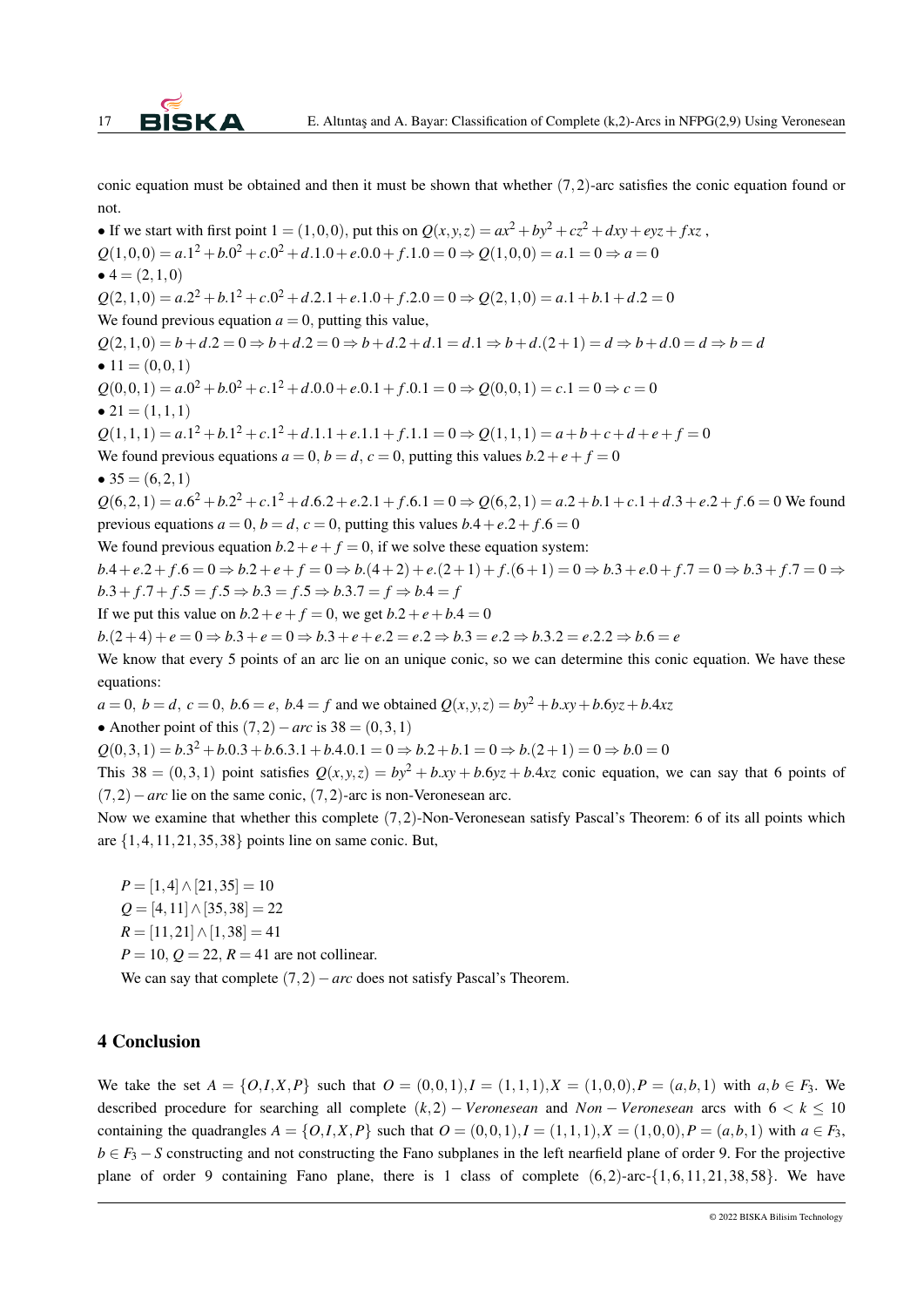

 $1 = (1,0,0), 6 = (4,1,0), 11 = (0,0,1), 21 = (1,1,1), 38 = (0,3,1), 58 = (2,5,1)$  in homogenous coordinates. By applying the conic equation

 $Q(x, y, z) = ax^2 + by^2 + cz^2 + dxy + eyz + fxz$ 

we can see that the point  $58 = (2,5,1)$  does not satisfy our conic equation and this point not lie on  $O(x, y, z) = by^2 +$ *b*.4.*xy* + *b*.6.*yz* + *b*.*xz*. So it is obtained that {1,6,11,21,38,58} complete (6,2) − *arc* is Veronesean arc. And also, some of these complete (*k*,2)−*arcs* are Veronesean but some of them are non-Veronesean as {1,4,11,21,35,38,88}-(7,2)−*arc* satisfying the conic equation. By applying the method the complete  $(k,2)$ -Veronesean and Non- Veronesean arcs are determined. Lastly, it is examined that this (7,2)-Non-Veronesean arc {1,4,11,21,35,38,88} whether satisfy Pascal's Theorem or not. As a result this {1,4,11,21,35,38,88} Non-Veronesean does not satisfy Pascal's Theorem.

## Competing interests

The authors declare that they have no competing interests.

## Authors' contributions

All authors have contributed to all parts of the article. All authors read and approved the final manuscript.

### References

- [1] Akca, Z., Bayar, A., Ekmekci, S., Kaya, R., Thas, J.A., Van Maldeghem, H., Generalized Veronesean embeddings of projective spaces, Part II. The lax case. Ars Combin. 103, 65-80 (2012).
- [2] Akca, Z., Ekmekci, S., Bayar, A., On Fano Configurations of the Left Hall Plane of order 9, Konuralp journal of mathematics. 4 (2), 116-123 (2016).
- [3] Bayar, A., Akca, Z., Altintas, E., Ekmekci, S., On the complete arcs containing the quadrangles constructing the Fano planes of the left near field plane of order 9, New Trends in Mathematical Science. 4(4), 266-266 (2016). 10.20852/ntmsci.2016.113 .
- [4] Bruck, R. H., Difference Sets in a Finite Group, Trans, Amer. Math. Soc., 464-481, (1955).
- [5] Coxeter, H. S. M., Greitzer, Samuel L., (1967), Geometry Revisited, Washington, DC: Mathematical Association of America, p. 76.
- [6] Dentice, E.F., Marino, G., Classification of Veronesean caps, Discrete Mathematics, 308, 299-302 (2008).
- [7] Ekmekçi, S., Bayar, A., Altintas, E., Akça, Z., On the Complete (k,2)- Arcs of the Hall Plane of Order 9, International Journal of Advanced Research in Computer Science and Software Engineering. 6 (10), 282-288 (2016).
- [8] Ferri, O., Su di una caratterizzazione grafica della superficie di Veronese di un S5,q , Atti Accad. Naz. Lincei Rend, 61, 603-610 (1976).
- [9] Hall M., The theory of groups , New York : Macmillan (1959).
- [10] Hall M., Swift Jr, J.D., Killgrove R., On projective planes of order nine, Math.Tables and Other Aids Comp. 13, 233-246 (1959).
- [11] Hirschfeld, J. W. P., Thas, J. A., General Galois Geometries, Oxford University Press, Oxford (1991).
- [12] Hirschfeld J. W.P., Projective geometries over finite fields, Second Edition, Clarendon Press, Oxford, (1998).
- [13] Hirschfeld, J.W.P., Thas, J.A., General Galois Geometries, Springer Monographs in Mathematics, Springer- Verlag London (2016).
- [14] Mazzocca, F., Melone, N., Caps and Veronese varieties in projective Galois spaces, Discrete Math, 48, 243-252 (1984).
- [15] Room, T.G., Kirkpatrick, P.B., Miniquaternion Geometry, London, Cambridge University Press, 177, (1971).
- [16] Tallini, G., Una proprieta' grafica caratteristica delle superficie di Veronese negli spazi finiti (Note I; II), Atti Accad. Naz. Lincei Rend, 24, 19-23; 135?138, (1976).
- [17] Thas, J. A., Van Maldeghem, H., Classification of finite Veronesean caps, Euro. J. Combin., 25, 275-285 (2004).

<sup>© 2022</sup> BISKA Bilisim Technology